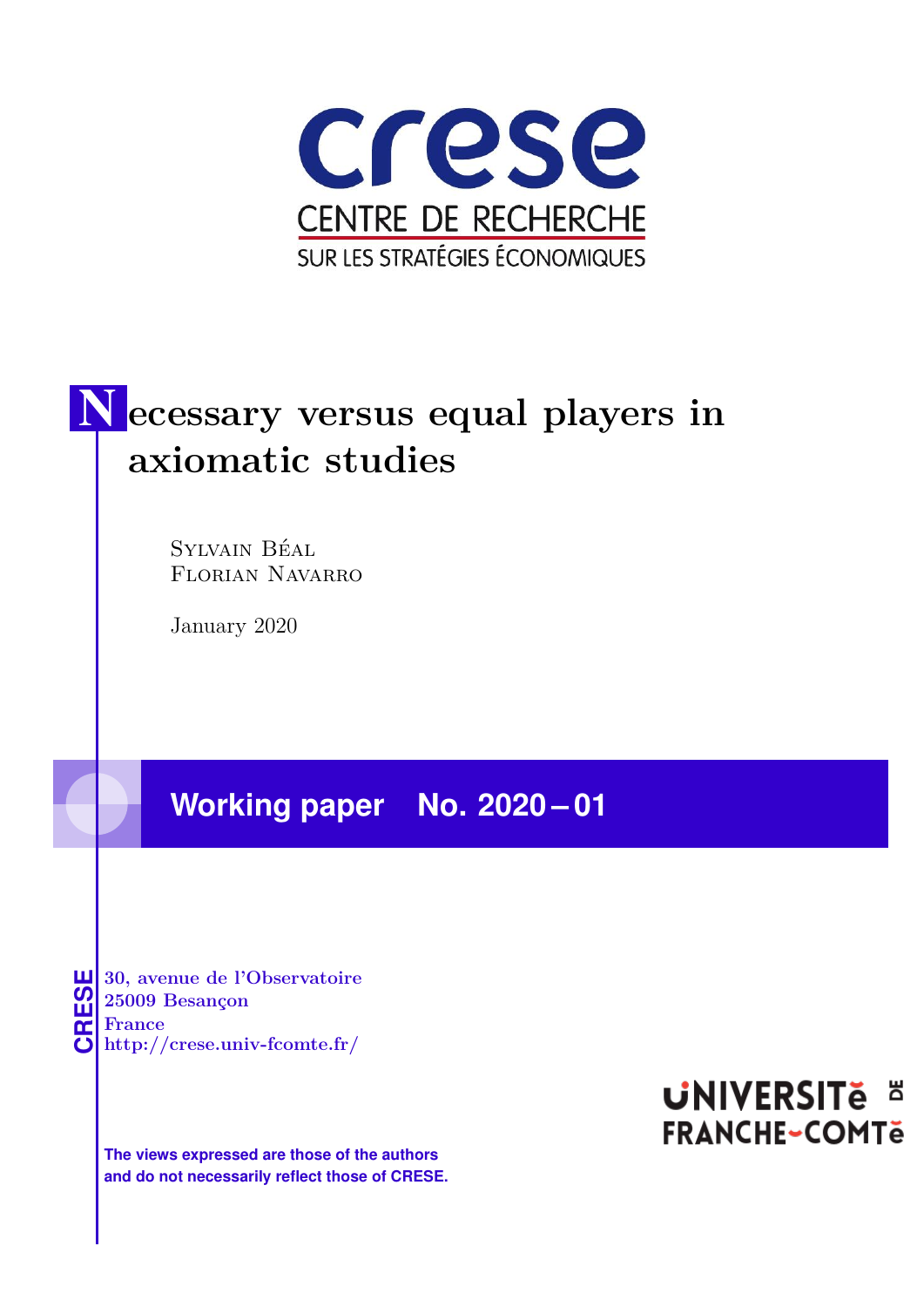# Necessary versus equal players in axiomatic studies

Sylvain Béal<sup>a</sup>, Florian Navarro<sup>b,\*</sup>

 ${}^a$ CRESE EA3190, Univ. Bourgogne Franche-Comté, F-25000 Besançon, France.  $^{b}$ GRANEM, Université d'Angers, 13 allée François Mitterrand, 49036 Angers, France

### Abstract

This note introduces three variant of existing axioms in which equal players are replaced by necessary players, i.e. players such that each coalition not containing such a player enjoys a zero worth. As an example, we weaken the axiom of equal treatment of equals by requiring that two necessary players obtain the same payoff. We highlight that necessary players can replace equal players in many well-known axiomatic characterizations, but not in all. In addition, we provide new characterizations of the Shapley value, the class of positively weighted Shapley values, the Solidarity value and the Equal Division value. This sheds a new light on the real role of equal treatment of equals in the axiomatic literature.

Keywords: Necessary players, equal players, mutually dependent players, equal treatment of necessary players, (weighted-)Shapley value, Equal Division value, Solidarity value.

#### 1. Introduction

The axiom of equal treatment of equals is essential in axiomatic studies and in particular in cooperative game theory where it imposes that two players with the same marginal contributions to coalitions obtain the same payoff. The most well-known sharing rules for cooperative games, such as the Shapley value (Shapley, 1953), the Solidarity value (Nowak and Radzik, 1994), the Equal Division value and the Equal Surplus Division value all satisfy this axiom. Such values are often characterized by equal treatment of equals together with extra axioms.

In recent years, several works have tried to eliminate the unnecessary requirements in axiomatic studies in order to pinpoint the minimal associations of axioms that can characterize a sharing rule. Not surprisingly, this recent literature has been very active with regard to the Shapley value. Casajus (2011) introduces a differential version of the axiom of marginality (Young, 1985), Yokote and Kongo (2017) and Yokote et al. (2018) weaken the axiom of balanced contributions (Myerson, 1980), Casajus (2018, 2019) weakens equal treatment of equals by requiring only identical signs for the payoffs of equal players or mutually dependent players, among others. To sum up, there are perhaps two ways to weaken the axiom of equal treatment of equals: weakening the requirement

<sup>∗</sup>Corresponding author. We thank Philippe Solal for fruitful suggestions. This research has benefited from the financial support of IDEXLYON from Université de Lyon (project INDEPTH) within the Programme Investissements d'Avenir (ANR-16-IDEX-0005) and "Mathématiques de la décision pour l'ingénierie physique et sociale" (MODMAD).

Email addresses: sylvain.beal@univ-fcomte.fr. (Sylvain B´eal), floriannavarro.unipro@gmail.com (Florian Navarro)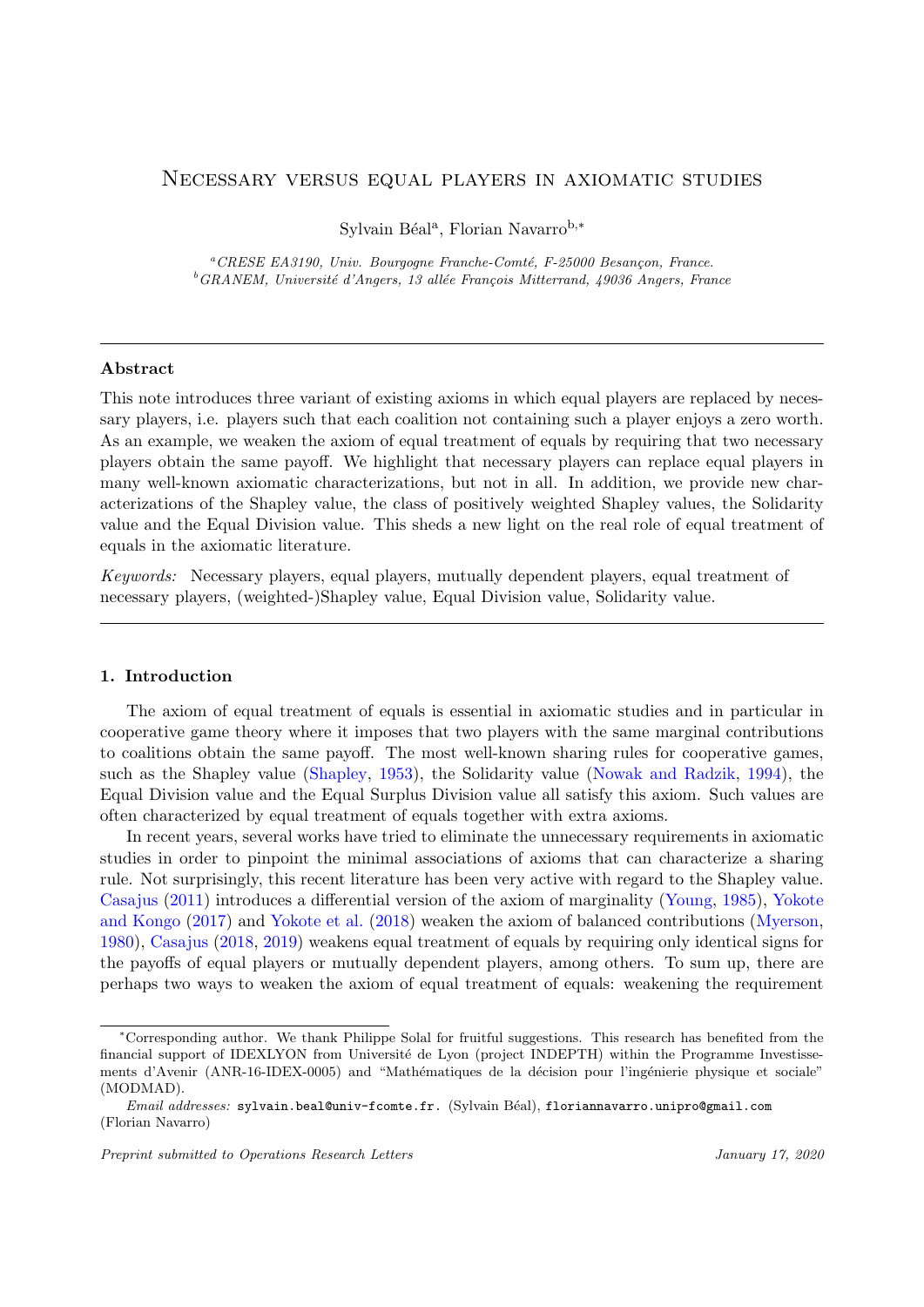of the axiom by imposing equal signs instead of equal payoffs and restricting the set of players to which this requirement applies by considering only certain equal players but not all.

The present note is in line with this recent literature: we focus on the second approach, even if we sometimes combine both. Instead of equal players, we only consider necessary players.<sup>1</sup> A player is necessary if each coalition without this player has a null worth. The first axiom involving necessary players comes from van den Brink and Gilles (1996) in the context of games with a permission structure. The veto equal loss property invoked in van den Brink and Funaki (2009) is, to the best of our knowledge, the sole axiom in classical cooperative games involving necessary players so far. Necessary players also emerge naturally in some applications. As an example, Dehez and Ferey (2013) study sequential liability games in which each member of the group of initial tortfeasors is a necessary player. Other such applications, in particular in operations research, are listed in Arin and Feltkamp (1997) and emphasize the importance of analyzing necessary players from a theoretical point of view.

In this note, we offer a complete comparison between necessary and equal players, which in particular clarifies the exact role of equal treatment of equals in the axiomatic literature. This study relies on the introduction of new axioms involving necessary players. Our results answer the following three questions.

- 1. Do the characterizations in which equal players are treated equally persist when only necessary players are treated equally?
- 2. Do the characterizations in which the payoffs of equal players must have the same sign persist when it is only required that the payoffs of necessary players have the same sign?
- 3. Do the characterizations in which an axiom dealing with equal coalitions (instead of equal players) persist when only necessary coalitions are considered?

In order to answer question 1, we introduce the axiom of equal treatment of necessary players and prove that this axiom is weaker than the axiom of equal treatment of equals, even in presence of natural extra axioms such as efficiency, linearity, monotonicity (Kalai and Samet, 1987) and coalitional monotonicity. This highlights that equal treatment of necessary players cannot replace equal treatment of equals in the characterization of the large family of sharing rules satisfying linearity, efficiency and equal treatment of equals by Ruiz et al. (1998) and in the characterization of the family of procedural values by Malawski (2013). We also prove that any sharing rule satisfying equal treatment of necessary players together with linearity and self-duality also satisfies equal treatment of equals. We also highlight that equal treatment of necessary players can replace equal treatment of equals in the characterizations of the Shapley value by Shubik (1962) and Young (1985), of the Equal Division value in van den Brink (2007) and of the Solidarity value in Nowak and Radzik (1994), among others. The proofs of several of these results are immediate while others need some adaptation. The axiom of equal treatment of necessary players has already been studied recently by Navarro (2019) for cooperative games enriched by a communication graph, who shows that this axiom is at the origin of the fairness axiom satisfied by the Myerson value (Myerson, 1977). It has also been used by Manuel et al. (2020) to offer a characterization of the Myerson value, the between groups Myerson value and the within groups Myerson value (González-Arangüena et al., 2017).

In order to answer question 2, we introduce the axiom of equal sign for necessary players, which imposes that the payoffs of two necessary players have the same sign. This axiom is weaker than the

<sup>&</sup>lt;sup>1</sup>Necessary players are also called veto players, especially in simple games (see for instance Sprumont, 1990).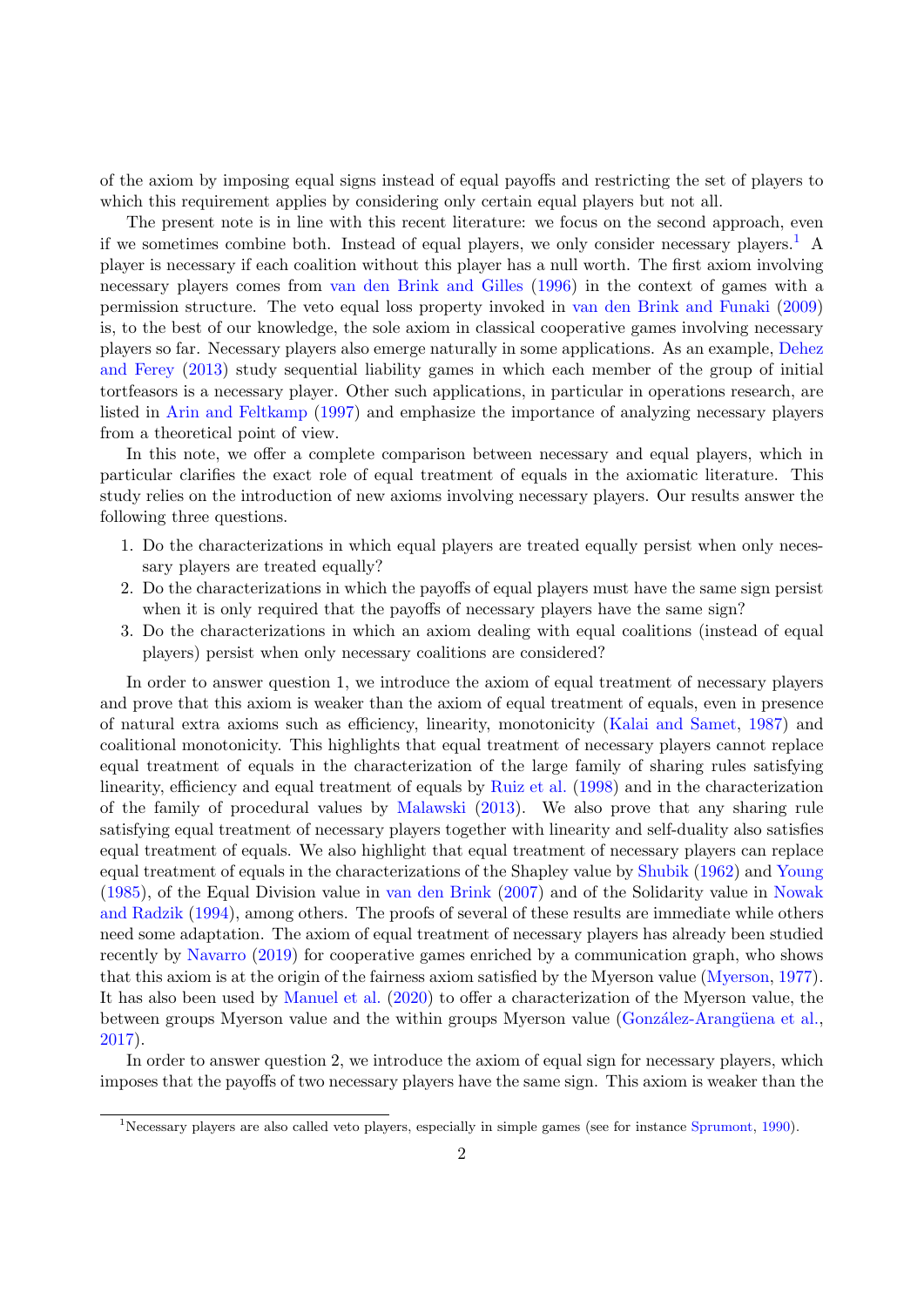axioms of sign symmetry (identical signs for the payoffs of equal players) and weak sign symmetry (identical signs for the payoffs of mutually dependent players) introduced in Casajus (2018, 2019). We prove that the characterization of the class of positively weighted Shapley values in Casajus (2019) is still valid when weak sign symmetry is replaced by equal sign for necessary players.

The answer of question 3 relies on two coalitional variant of equal treatment of necessary players that are similar to those studied in Béal et al.  $(2019)$ . In that article, equal coalitions are considered instead of equal players and two axioms are introduced: one requiring the same total payoff for two equal coalitions, one requiring the same average payoff within two equal coalitions. We propose two similar axioms in which necessary coalitions replace equal coalitions: equal treatment of necessary coalitions and average equal treatment of necessary coalitions. We confirm two results in Béal et al. (2019) by showing that there is no sharing rule satisfying equal treatment of necessary coalitions and efficiency while the Equal Division value is the unique sharing rule that satisfies efficiency, linearity and average equal treatment of necessary coalitions.

The rest of the note is organized as follows. Section 2 provide definitions. Section 3 introduces the axiom of equal treatment of necessary players and compares it with equal treatment of equals, in particular by revisiting existing characterizations of the Shapley value, Solidarity value and Equal Division value. Section 4 introduces the axiom of equal sign for necessary players and provides a characterization of the positively weighted Shapley values. Section 5 introduces the two coalitional variants of equal treatment of necessary players and presents an impossibility result as well as a characterization of the Equal Division value. Section 6 concludes with some remarks.

## 2. Preliminaries

Throughout this note, we fix a finite player set  $N = \{1, \ldots, n\}$  with  $n \geq 2$ . Any subset S of  $N$  is called a coalition and its cardinality is denoted by  $s$ . A coalitional game with transferable utility (simply game henceforth) on N is a characteristic function  $v: 2^N \to \mathbb{R}$  such that  $v(\emptyset) = 0$ . Let  $\Gamma$  be the set of all those games on N. We call unanimity game induced by R the game  $u_R$  with  $u_R(S) = 1$  if  $R \subseteq S$  and  $u_R(S) = 0$  otherwise. It is well-known that the set of unanimity games is a basis for the set of games Γ. More specifically, for each  $v \in \Gamma$ :

$$
v = \sum_{S \subseteq N: S \neq \emptyset} \Delta_v(S) u_S
$$

where  $\Delta_v(S)$  is called the Harsanyi dividend of coalition S and can be defined recursively by setting  $\Delta_v(S) = v(S) - \sum_{T \subseteq S, T \neq \emptyset} \Delta_v(T)$ . The Dirac game induced by R is the game  $\delta_R$  with  $\delta_R(S) = 1$ if  $R = S$  and  $\delta_R(S) = 0$  otherwise. The set of Dirac game is obviously another basis for the set of games Γ since

$$
v = \sum_{S \subseteq N: S \neq \emptyset} v(S) \delta_S.
$$

Two players  $i, j \in N$  are equal in the game v if  $v(S \cup \{i\}) = v(S \cup \{j\})$  for each  $S \subseteq N \setminus \{i, j\}.$ A player  $i \in N$  is necessary in game v if  $v(S) = 0$  for each  $S \subseteq N \setminus \{i\}$ . A player  $i \in N$  is null in game v if  $v(S \cup \{i\}) = v(S)$  for each  $S \subseteq N \setminus \{i\}$ . A player  $i \in N$  is nullifying in game v if  $v(S \cup \{i\}) = 0$  for each  $S \subseteq N \setminus \{i\}$ . Two players  $i, j \in N$  are mutually dependent in a game v if, for each  $S \subseteq N \setminus \{i, j\}, v(S \cup \{i\}) = v(S) = v(S \cup \{j\}).$  A coalition S is necessary if  $v(T) = 0$ for each  $T \subseteq N \setminus S$ . The average marginal contribution of the players in coalition S is denoted by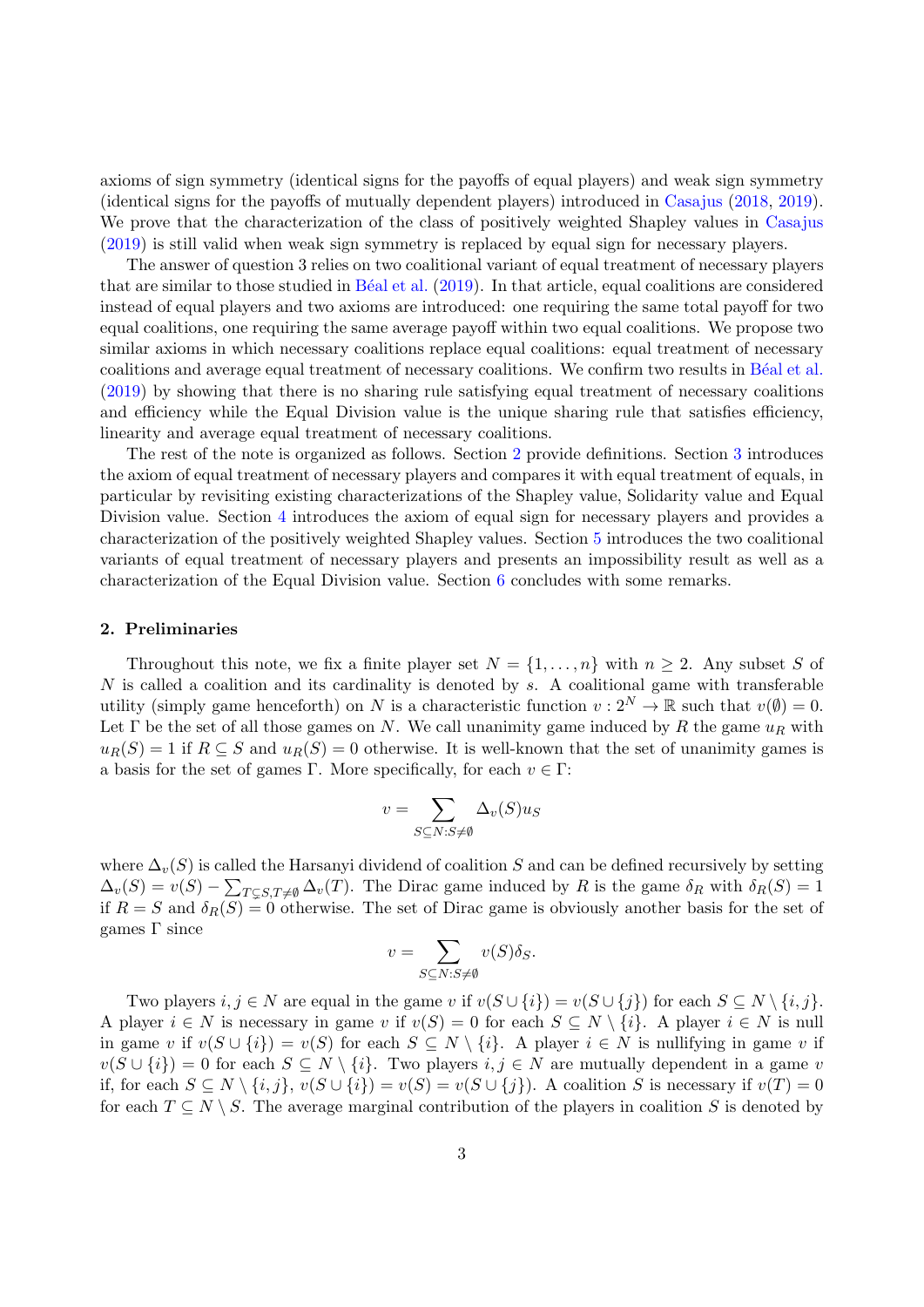$A^v(S) = \sum_{k \in S} [v(S) - v(S \setminus \{k\})]/s$ . A player  $i \in N$  is A-null in game v if  $A^v(S) = 0$  for each  $S \subseteq N$  such that  $i \in S$ .

A permutation  $\pi$  on N assigns a position  $\pi(i) \in \{1, \ldots, n\}$  to each player  $i \in N$ . The coalition containing player i and the set of its predecessors in  $\pi$  is denoted by  $P_i^{\pi} = \{j \in N : \pi(j) \leq \pi(i)\}.$ Let  $\Pi$  be the set of n! permutations on N. Given  $v \in \Gamma$  and  $\pi \in \Pi$ ,  $\pi v \in \Gamma$  is defined as: for each nonempty  $S \subseteq N$ ,  $\pi v(\cup_{i \in S} \pi(i)) = v(S)$ . For each games  $v, w \in \Gamma$  and  $\alpha \in \mathbb{R}$ , the game  $(v + \alpha w) \in \Gamma$  is such that, for each  $S \subseteq N$ ,  $(v + \alpha w)(S) = v(S) + \alpha w(S)$ . A game  $v \in \Gamma$  is monotone if  $v(S) \le v(T)$  for each  $S \subseteq T$ . For each  $v \in \Gamma$ , the dual game (Kalai and Samet, 1987) of v is the game  $v^D \in \Gamma$  such that, for each  $S \subseteq N$ ,  $v^D(S) = v(N) - v(N \setminus S)$ .

A sharing rule on  $\Gamma$  is a function  $\psi$  which associates to each game  $v \in \Gamma$  a vector  $\psi(v) \in \mathbb{R}^N$ describing the payoffs that the players receive for participating in  $v$ . The following sharing rules are well-known. The Shapley value (Shapley, 1953) is the sharing rule Sh such that, for each  $v \in \Gamma$ and each  $i \in N$ ,

$$
Sh_i(v) = \sum_{S \subseteq N: S \ni i} \frac{(s-1)!(n-s)!}{n!} [v(S) - v(S \setminus \{i\})],
$$

Let  $\omega \in \mathbb{R}_{++}^N$  be a positive weight vector on N. The positively weighted Shapley value associated with  $\omega$  (Kalai and Samet, 1987) is the Sharing rule  $Sh^{\omega}$  such that, for each  $v \in \Gamma$  and each  $i \in N$ ,

$$
Sh_i^{\omega}(v) = \sum_{S \subseteq N: S \ni i} \frac{\omega_i}{\sum_{j \in S} \omega_j} \Delta_v(S).
$$

The Shapley value is the positively weighted Shapley value such that  $\omega_i = \omega_j$  for each  $i, j \in N$ .

The Solidarity value (Nowak and Radzik, 1994) is the sharing rule Sol such that, for each  $v \in \Gamma$ and each  $i \in N$ ,

$$
Sol_i(v) = \sum_{S \subseteq N: S \ni i} \frac{(s-1)!(n-s)!}{n!} A^v(S).
$$

The Equal Division value is the sharing rule ED such that, for each  $v \in \Gamma$  and each  $i \in N$ ,

$$
ED_i(v) = \frac{v(N)}{n}.
$$

The Equal Surplus Division (or the Center of the imputation set in Driessen and Funaki, 1991) is the sharing rule ESD such that, for each  $v \in \Gamma$  and each  $i \in N$ ,

$$
ESD_i(v) = v({i}) + \frac{1}{n} \left[ v(N) - \sum_{j \in N} v({j}) \right].
$$

#### 3. Equal treatment of necessary and equal players

We introduce below the axiom of equal treatment of necessary players. This axiom requires that all players necessary to produce worth shall receive the same payoff.

Equal treatment of necessary players. For each game  $v \in \Gamma$  and each player  $i, j \in N$  who are necessary in v, it holds that  $\psi_i(v) = \psi_i(v)$ .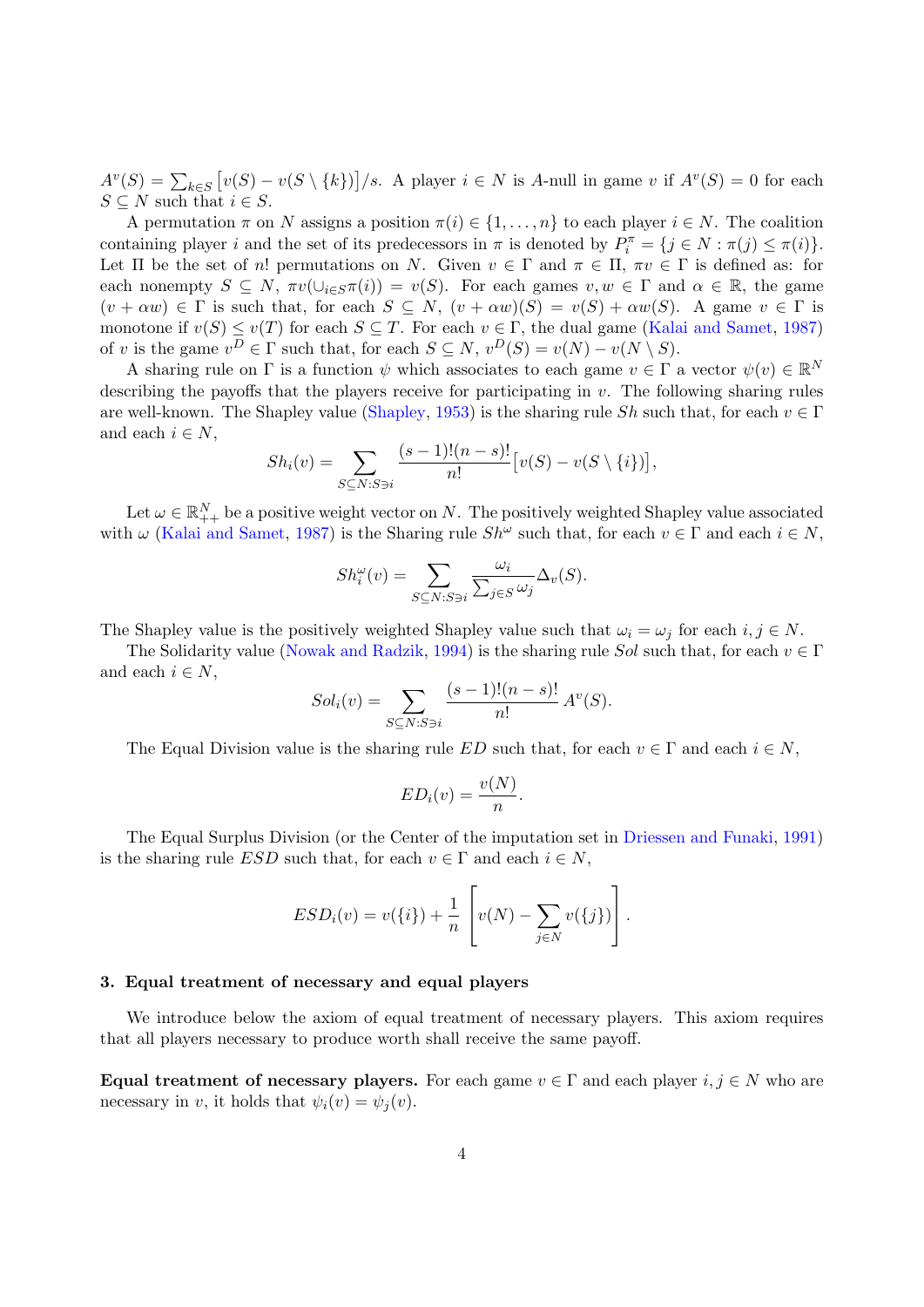This axiom is proposed as a relaxation of two widely-used axioms: equal treatment of equals and symmetry.

Equal treatment of equals. For each game  $v \in \Gamma$  and each player  $i, j \in N$  who are equal in  $v \in \Gamma$ , it holds that  $\psi_i(v) = \psi_i(v)$ .

Symmetry. For each permutation  $\pi \in \Pi$ , each game  $v \in \Gamma$  and each  $i \in N$ , it holds that  $\psi_{\pi(i)}(\pi v) = \psi_i(v).$ 

Equal treatment of equals is weaker than symmetry: any sharing rule satisfying symmetry also satisfies equal treatment of equals, while the converse is not true. Below, we also prove that equal treatment of necessary players is weaker than equal treatment of equals (and in turn than symmetry).

#### Proposition 1 Equal treatment of equals implies equal treatment of necessary players.

**Proof.** Consider any game  $v \in \Gamma$  such that two players  $i, j \in N$  are necessary in v. This means that  $v(S) = 0$  for all  $S \subseteq N$  such that  $|S \cap \{i, j\}| < 2$ . Hence,  $v(T \cup \{i\}) = v(T \cup \{j\}) = 0$  whenever  $T \subseteq N \setminus \{i, j\}$ , meaning that players i and j are equal in v. Therefore, equal treatment of equals implies that  $\psi_i(v) = \psi_i(v)$ .

Next, from any vector of positive weights  $\omega \in \mathbb{R}^N_{++}$ , construct the game  $v_\omega \in \Gamma$  such that

$$
v_{\omega}(S) = \begin{cases} \omega_i v(\{i\}) & \text{if } S = \{i\}, i \in N, \\ v(S) & \text{if } s \ge 2. \end{cases}
$$

Now, from any sharing rule f on  $\Gamma$  and any positive weight vector  $\omega$ , construct the sharing rule  $\psi^{f,\omega}$  on  $\Gamma$  such that, for each game  $v \in \Gamma$ ,  $\psi^{f,\omega} = f(v_\omega)$ .

Proposition 2 Equal treatment of necessary players does not imply equal treatment of equals.

**Proof.** Consider any sharing rule f on  $\Gamma$  and any positive weight vector  $\omega$ . We proceed in two steps. Firstly, we show that if f satisfies equal treatment of equals, then  $\psi^{f,\omega}$  satisfies equal treatment of necessary players. Pick any game v in which two players  $i, j \in N$  are necessary. Since  $v(S) = 0$  for any  $S \subseteq N \setminus \{i\}$  and any  $S \subseteq N \setminus \{j\}$ , it holds that  $v(\{k\}) = 0$  for all  $k \in N$ . This implies that  $v_\omega = v$ . As a consequence, if f satisfies equal treatment of equals, then  $\psi^{f,\omega}$  satisfies the equal treatment of necessary players by Proposition 1.

Secondly, we specify f in order to prove that  $\psi^{f,\omega}$  violates equal treatment of equals. For this, set  $f = ESD$  and suppose that not all coordinates of  $\omega$  are equal. Pick any two players  $i, j \in N$  such that  $\omega_i \neq \omega_j$  and consider any game v in which i and j are equal. Assume further that their singleton worths are not null. Then, it is clear that  $\psi_i^{ESD,\omega}$  ${}_i^{ESD,\omega}(v)-\psi_j^{ESD,\omega}$  $j_j^{ESD, \omega}(v) = \omega_i v(\{i\}) - \omega_j v(\{j\}) \neq 0$  since  $v({i}) = v({j})$  for two equal players. Finally, note that this second part can be proved by setting  $f = Sh$  or  $f = Sol$  instead of  $f = ESD$ , but not with  $f = ED$  since the Equal Division value is not sensitive to the worths of singletons.

At this stage, equal treatment of necessary players may seem very close to equal treatment of equals. Hence, it is natural to ask whether it is possible that the combination of equal treatment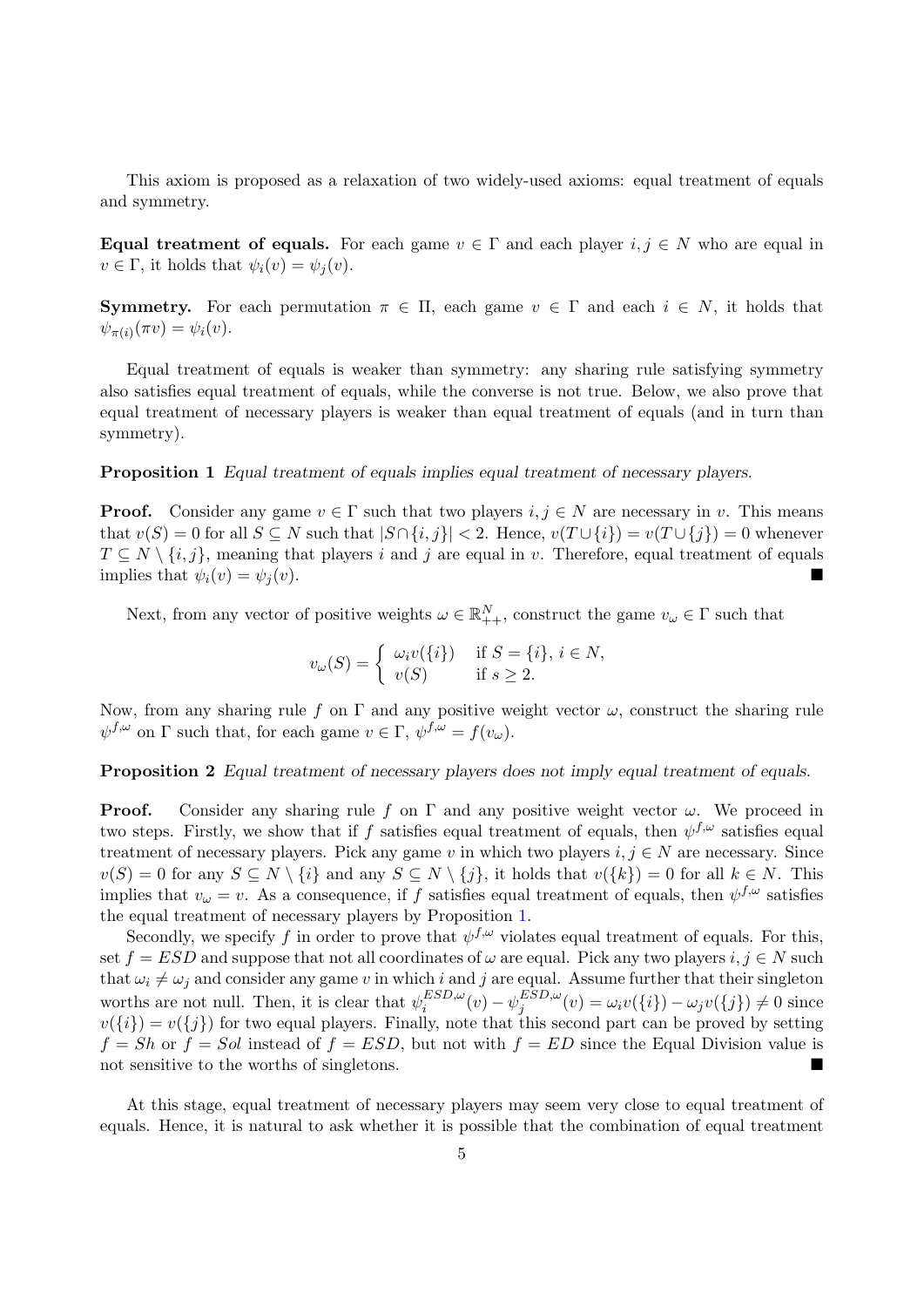of necessary players and some other axioms implies equal treatment of equals. In the next results, we provide both negative and positive answers.

A popular class of sharing rules is the class of sharing rules satisfying linearity, efficiency and equal treatment of equals.

**Linearity.** For each games  $v, w \in \Gamma$  and each real number  $\alpha \in \mathbb{R}$ , it holds that  $\psi(v + \alpha w) =$  $\psi(v) + \alpha \psi(w).^2$ 

**Efficiency.** For each game  $v \in \Gamma$ , it holds  $\sum_{i \in N} \psi_i(v) = v(N)$ .

As an example, Ruiz et al. (1998) provide a formulation of any sharing rule satisfying these three axioms. Malawski (2013) introduce the so-called class of procedural values introduced as a relevant subclass of all sharing rules satisfying linearity, efficiency and equal treatment of equals. A Procedural value is the average of contribution vectors associated with all permutations of the player set, where, for each permutation and each player, a procedure specifies how the marginal contribution of this player is shared among herself and all her predecessors in the permutation. Formally, a procedure l is a collection of nonnegative coefficients  $((l_{p,q})_{q=1}^p)_{p=1}^n$  such that for each  $p \in \{1, \ldots, n\}, \sum_{q=1}^p l_{p,q} = 1.$  The coefficient  $l_{p,q}$  specifies the share of player at position  $q \leq p$ in the marginal contribution of player at position p in the permutation. Obviously,  $l_{11} = 1$ . For each permutation  $\pi \in \Pi$ , and each  $v \in \Gamma$ , the procedure l generates a contribution vector  $r^{\pi,l}(v)$ defined, for each  $i \in N$ , as

$$
r_i^{\pi,l}(v) = \sum_{j \in (N \setminus P_i^{\pi}) \cup i} l_{\pi(j),\pi(i)} \big( v(P_j^{\pi}) - v(P_j^{\pi} \setminus j) \big). \tag{1}
$$

The Procedural value associated with procedure l is the sharing rule  $PV<sup>l</sup>$  such that, for each  $v \in \Gamma$ and each  $i \in N$ ,

$$
PV_i^l(v) = \frac{1}{n!} \sum_{\pi \in \Pi_N} r_i^{\sigma, l}(v).
$$

The class of procedural value is a strict subset of all sharing rules satisfy the axioms of linearity, efficiency and equal treatment of equals: the Shapley value, the Equal Division value and the Solidarity value are procedural values but not the Equal Surplus Division value. Malawski (2013) characterizes the class of procedural values by these three axioms together with the axioms of monotonicity (also known as positivity in Kalai and Samet, 1987) and coalitional monotonicity.

**Monotonicity.** For each monotone game  $v \in \Gamma$  and each  $i \in N$ , it holds that  $\psi_i(v) \geq 0$ .

**Coalitional monotonicity.** For each games  $v, w \in \Gamma$  such that  $v(T) > w(T)$  and  $v(S) = w(S)$ for each  $S \neq T$ , and each  $i \in T$ , it holds that  $\psi_i(v) \geq \psi_i(w)$ .

Even in the presence of linearity, efficiency, monotonicity and coalitional monotonicity, equal treatment of necessary players does not imply equal treatment of equals. In other words, equal

<sup>&</sup>lt;sup>2</sup>In this note, for simplicity, we always invoke the axiom of linearity even when it can be weakened into the additivity axiom.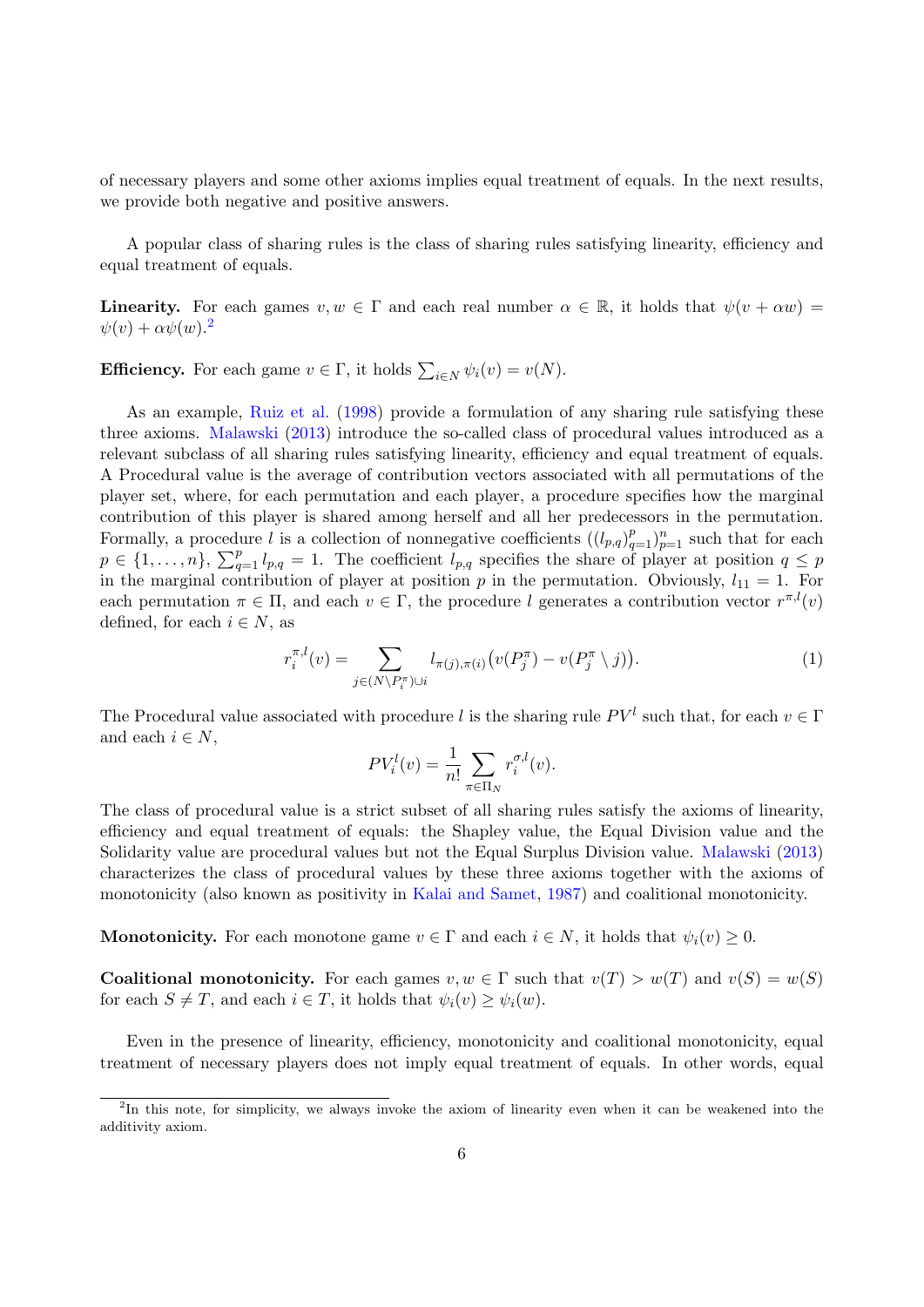treatment of necessary players is not a substitute for equal treatment of equals in the characterization of the class of proceduraal values by Malawski (2013).

Proposition 3 The combination of linearity, efficiency, monotonicity, coalitional monotonicity and equal treatment of necessary players does not imply equal treatment of equals.

**Proof.** Consider the sharing rule  $\psi^{Sh,\omega}$  as constructed before in Proposition 2 by setting  $f = Sh$ and  $\omega$  such that  $\omega_i \in [0,1]$  for each  $i \in N$ . Since  $n \geq 2$ ,  $v_\omega(N) = v(N)$ . Thus, if a sharing rule f satisfies efficiency, then  $\psi^{f,\omega}$  clearly inherits efficiency from f. Similarly, the weight vector being exogenous (i.e. the weights do not depend on the characteristic function), if f is linear, then  $\psi^{f,\omega}$  is linear too. Combining these two remarks with the first part of the proof of Proposition 2, we obtain that for any f satisfying linearity, efficiency and equal treatment of equals,  $\psi^{f,\omega}$  satisfies linearity, efficiency and equal treatment of necessary players. Hence,  $\psi^{Sh,\omega}$  satisfies linearity, efficiency, equal treatment of necessary players but not equal treatment of equals by Proposition 2. So, it only remains to show that  $\psi^{Sh,\omega}$  satisfies monotonicity and coalitional monotonicity. Firstly, consider any monotone game v. Since  $\omega_i \in ]0,1[$  for each  $i \in N$ , we have  $v_\omega({i}) \in [0, v({i})]$  for each  $i \in N$  and  $v_{\omega}(S) = v(S)$  for each S such that  $s \neq 1$ . Therefore, for each  $i \in N$  and each  $S \subseteq N$ with  $i \in S$ ,  $0 = v(\emptyset) \le v({i}) \le v(S)$  implies  $0 = v_\omega(\emptyset) \le v_\omega({i}) < v_\omega(S)$ . This implies that  $v_\omega$ is monotone too. As a consequence, since Sh satisfies monotonicity,  $\psi^{Sh,\omega}$  satisfies monotonicity as well. Regarding coalitional monotonicity, pick two games  $v, w \in \Gamma$  such that  $v(T) > w(T)$  and  $v(S) = w(S)$  for each  $S \neq T$ . Since the coordinates of  $\omega$  are positive, it holds that  $v_{\omega}(T) > w_{\omega}(T)$ and  $v_\omega(S) = w_\omega(S)$  for each  $S \neq T$  as well. Hence  $\psi^{Sh,\omega}$  inherits coalitional monotonicity from Sh.

Proposition 3 means that  $\psi^{Sh,\omega}$  is not a procedural value. As a corollary, we get that class of sharing rules satisfying linearity, efficiency and equal treatment of necessary players is strictly larger than the class of sharing rules satisfying linearity, efficiency and equal treatment of equals. Below, we temper this negative result by considering the following axiom.

**Self-duality.** For each game  $v \in \Gamma$ , it holds that  $\psi(v) = \psi(v^D)$ .

The Shapley value and the Equal Division value satisfies self-duality, contrary to the Equal Surplus Division value and the Solidarity value. Malawski (2013) characterizes the procedural values that satisfy self-duality. This axiom is also invoked in Hernandez-Lamoneda et al. (2008) and Béal et al.  $(2016)$ .

**Proposition 4** The combination of linearity, equal treatment of necessary players and self duality implies equal treatment of equals.

**Proof.** Consider any sharing rule  $\psi$  on  $\Gamma$  that satisfies linearity, equal treatment of necessary players and self-duality. For each  $S \subseteq N$ ,  $S \notin \{0, N\}$  and each  $c \in \mathbb{R}$  and each  $i \in N$ , Béal et al. (2016, Lemma 1 (b)) prove that linearity and self-duality implies that

$$
\psi_i(c(\delta_S + \delta_{N \setminus S})) = 0. \tag{2}
$$

Now, consider any game  $v \in \Gamma$  in which two players i and j are equal. Consider any ordering  $(S^k)_{k=1}^{2^{n-1}-1}$  of all nonempty coalitions not containing player i. Set  $v^0 = v$  and define the sequence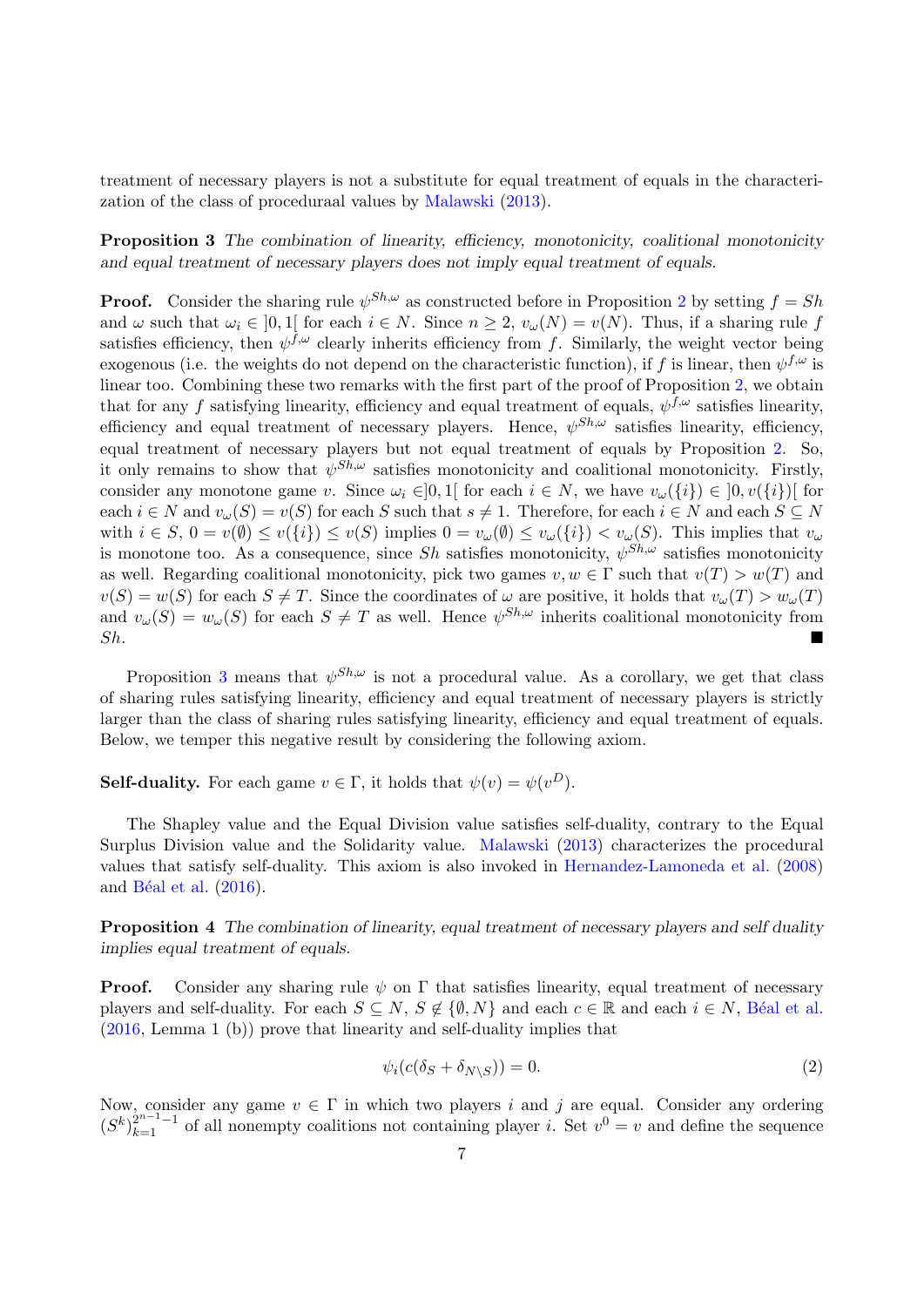of games  $(v^k)_{k=0}^{2^{n-1}-1}$  such that, for each  $k=1,\ldots,2^{n-1}-1$ ,

$$
v^k = v^{k-1} - v^{k-1}(S^k)(\delta_{S^k} + \delta_{N \setminus S^k}).
$$

For simplicity, denote by w the final game  $v^{2^{n-1}-1}$ . By construction, we have

$$
w(S) = \begin{cases} 0 & \text{if } S \subseteq N \setminus \{i\}, \\ v(S) - v(N \setminus S) & \text{if } i \in S. \end{cases}
$$
 (3)

This implies that i is necessary in w. Now, pick any  $S \subseteq N \setminus \{j\}$ . There are two cases. If  $S \subseteq N \setminus \{i\}$ , then (3) implies that  $w(S) = 0$ . If  $i \in S$ , we can write that

$$
w(S) = v(S) - v(N \setminus S) = v((S \setminus \{i\}) \cup \{j\}) - v(((N \setminus S) \setminus \{j\}) \cup \{i\}) = w((S \setminus \{i\}) \cup \{j\}) = 0
$$

where the first, third and fourth equalities comes from  $(3)$  and the second equality holds since i and j are equal in v. Combining the two cases, we conclude that j is necessary in w as well. Applying equal treatment of necessary players in w and  $2^{n-1} - 1$  times the invariance in (2) to consecutive games  $v^k$  and  $v^{k-1}$ ,  $k = 1, \ldots, 2^{n-1} - 1$ , we get that  $\psi_i(v) = \psi_i(w) = \psi_j(v) = \psi_j(v)$ , proving that  $\psi$  satisfies equal treatment of equals.

In the rest of this section, we show that equal treatment of necessary players can successfully replace equal treatment of equals in numerous characterizations of well-known sharing rules. Some of these characterizations single out a unique sharing rule among the class of sharing rules satisfying linearity, efficiency and equal treatment of equals by invoking an extra axiom that specifies the type of player who receives a null payoff. Furthermore, in most of the proofs of these characterizations, equal treatment of equals is applied to pairs of equal players that are also necessary. Therefore, replacing equal treatment of equals by equal treatment of necessary players can be done by using proofs that are identical to their original counterparts. We omit such immediate proofs (for Propositions 5, 6 (i) and 7). It should also be clear that the logical independence of the axioms in our characterizations follows from that in their original counterparts.

Shubik (1962) provides the modern version of the classical axiomatization of the Shapley value by linearity, efficiency, equal treatment of equals and the following axiom.

**Null player axiom.** For each game  $v \in \Gamma$  and each player  $i \in N$  who is null in v, it holds that  $\psi_i(v) = 0.$ 

Another well-known characterization of the Shapley value is proposed by Young (1985) who invokes the axiom of strong monotonicity in combination with efficiency and equal treatment of equals.

**Strong monotonicity.** For each games  $v, w \in \Gamma$  and each player  $i \in N$  such that  $v(S \cup \{i\})$  –  $v(S) \ge w(S \cup \{i\}) - w(S)$  for each  $S \subseteq N \setminus \{i\}$ , it holds that  $\psi_i(v) \ge \psi_i(w)$ .

The aforementioned two characterizations still hold if we swap equal treatment of equals for equal treatment of necessary players.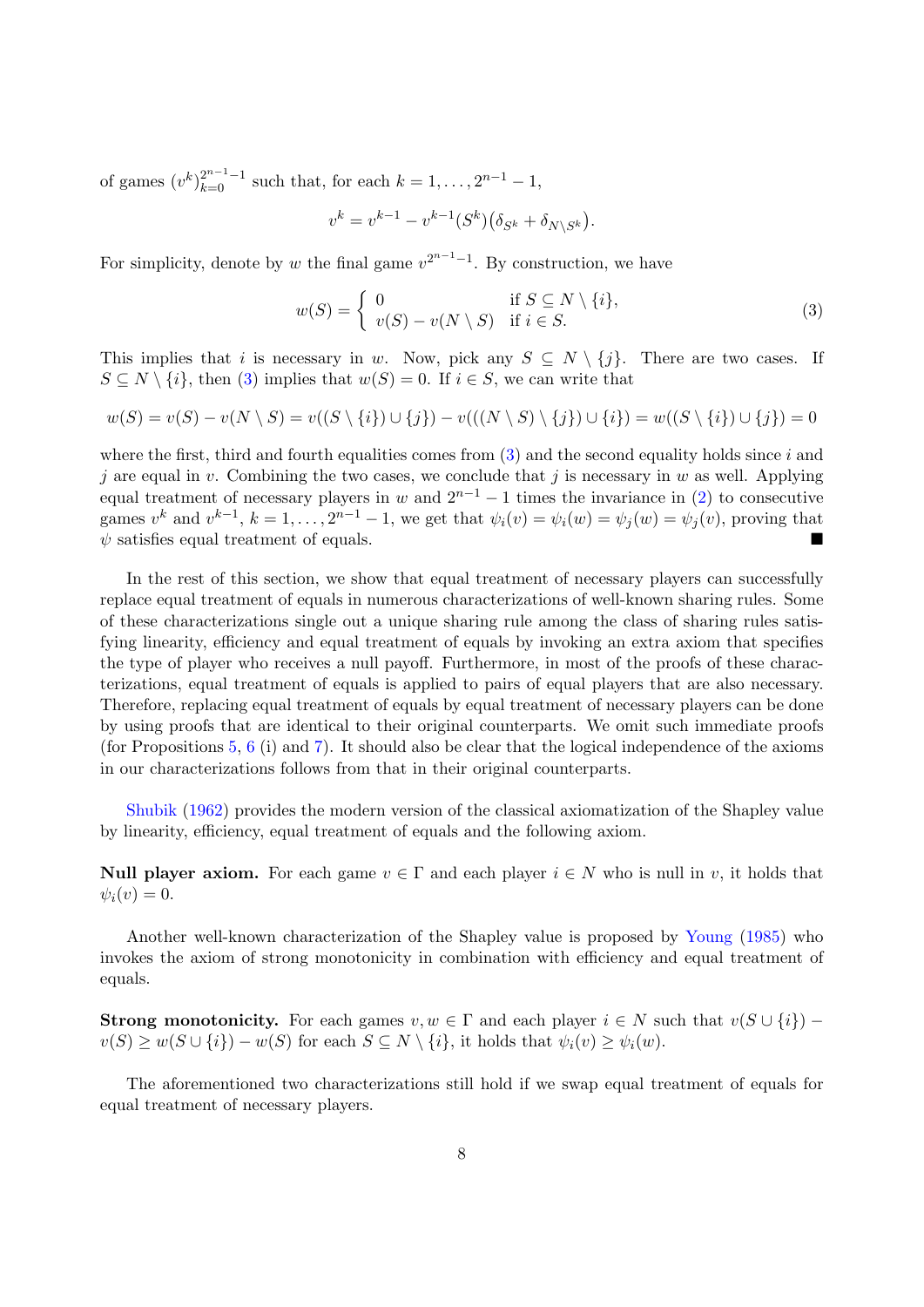**Proposition 5** The Shapley value is the unique sharing rule on  $\Gamma$  that satisfies efficiency, equal treatment of necessary players and either (i) linearity and the null player axiom or (ii) strong monotonicity.

Two characterizations of the Equal Division value provided by van den Brink (2007) can be revisited. The first one invokes efficiency, equal treatment of equals (named symmetry in that article), linearity and the following nullifying player axiom.

**Nullifying player axiom.** For each game  $v \in \Gamma$  and each player  $i \in N$  who is nullifying in v, it holds that  $\psi_i(v) = 0$ .

The second characterization combines efficiency with strong coalitional monotonicity and weak equal treatment of equals.

**Strong coalitional monotonicity.** For each pair of games  $v, w \in \Gamma$  and each player  $i \in N$  such that, for each  $S \subseteq N$  with  $i \in S$ ,  $v(S) \geq w(S)$ , it holds that  $\psi_i(v) \geq \psi_i(w)$ .

Weak equal treatment of equals. For each game  $v \in \Gamma$  such that all players are equals in v, there is  $c \in \mathbb{R}$  such that  $\psi_i(v) = c$  for each  $i \in N$ .

Once again, these results are robust to a replacement of equal treatment of equals by equal treatment of necessary players.

**Proposition 6** The Equal Division value is the unique sharing rule on  $\Gamma$  that satisfies efficiency, equal treatment of necessary players and either (i) linearity and the nullifying player axiom or (ii) strong coalitional monotonicity.

**Proof.** Only the proof of part (ii) needs an adaptation compared to its counterpart in van den Brink (2007). We already know that ED satisfies the three axioms. For the uniqueness part, let us divide the set of games Γ into two subsets: the set of non-negative games  $\Gamma_+$  =  $\{v \in \Gamma : v(S) \geq 0, \forall S \subseteq N\}$  and the complementary set  $\Gamma = \{v \in \Gamma : \exists S \subseteq N \text{ with } v(S) < 0\}.$ 

For any game  $v \in \Gamma_+$ , let us consider a game  $w_1 \in \Gamma$  such that  $w_1(S) = 0$  for all  $S \subsetneq N$ and  $w_1(N) = v(N)$ . By efficiency and the equal treatment of necessary players we have  $\psi_i(w_1)$  $v(N)/n$ . Since  $v(S) \geq w_1(S)$  for any  $S \subseteq N$ , strong coalitional monotonicity implies, for each  $i \in N$ , that

$$
\psi_i(v) \ge \psi_i(w_1) = \frac{v(N)}{n}.
$$

Using efficiency, we conclude that  $\psi_i(v) = ED_i(v)$  for each  $i \in N$ .

For any game  $v \in \Gamma_-,$  let us consider a game  $w_1 \in \Gamma$  defined as before and a game  $w_2 \in \Gamma$ defined as

$$
w_2(S) = \begin{cases} v(S) & \text{if } v(S) \ge 0 \text{ or } S = N, \\ 0 & \text{if } v(S) < 0 \text{ and } S \neq N, \end{cases}
$$

for each  $S \subseteq N$ . We have  $w_2(S) \ge w_1(S)$  for all  $S \subseteq N$ . Strong coalitional monotonicity and equal treatment of necessary players then imply that  $\psi_i(w_2) \geq \psi_i(w_1) = v(N)/n$  for each  $i \in N$ . By efficiency, we get that  $\psi_i(w_2) = v(N)/n$  for each  $i \in N$ . It also holds that  $w_2(S) \ge v(S)$  for all  $S \subseteq N$ . Again, strong coalitional monotonicity implies  $v(N)/n = \psi_i(w_2) \geq \psi_i(v)$  for each  $i \in N$ and efficiency therefore yields that  $\psi_i(v) = v(N)/n = ED_i(v)$  for each  $i \in N$ .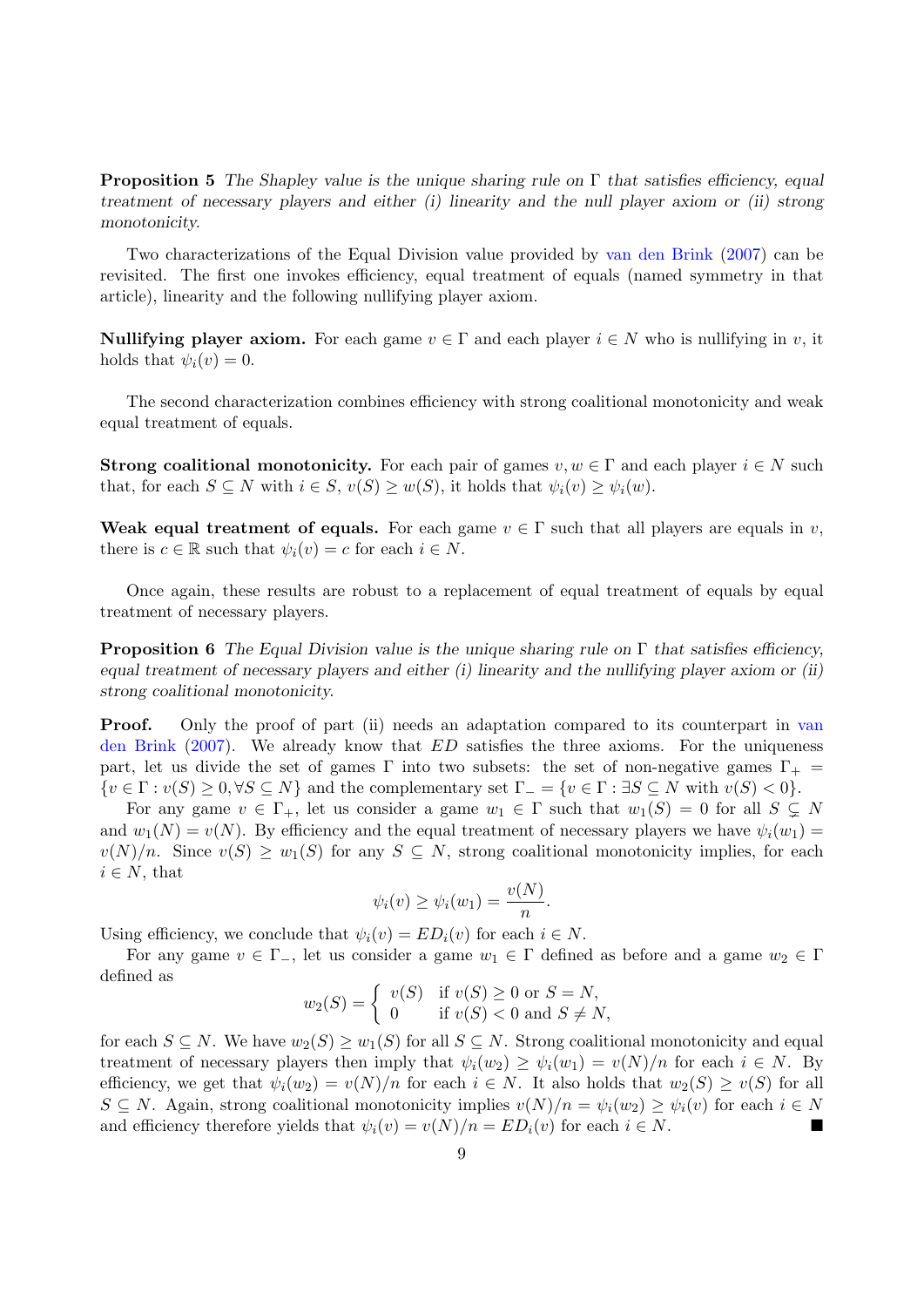Finally, Nowak and Radzik (1994) offer a characterization of the Solidarity value similar to that of the Shapley value in Shubik (1962) by replacing the null player axiom by the following axiom in which A-null players must get zero payoffs.

A-null player axiom. For each game  $v \in \Gamma$  and each player  $i \in N$  who is A-null in v, it holds that  $\psi_i(v) = 0$ .

A similar characterization is possible by substituting equal treatment of equals for equal treatment of necessary players.

**Proposition 7** The Solidarity value is the unique sharing rule on  $\Gamma$  that satisfies linearity, the A-null player axiom, efficiency and equal treatment of necessary players.

#### 4. Equal sign for the payoffs of necessary and equal players

Casajus (2018, 2019) introduces the axioms of sign symmetry and weak sign symmetry, which require identical signs for the payoffs of two equal players and two mutually dependent players, respectively. The obvious difference between sign symmetry and equal treatment of equals is that equal players may not receive identical payoff. The Shapley value is characterized by efficiency, sign symmetry and either strong monotonicity (Casajus, 2018) or linearity and the null player axiom (Casajus, 2019). Furthermore, Casajus (2019) characterizes the class of positively weighted Shapley values by efficiency, linearity, the null player axiom and weak sign symmetry defined below. We introduce a weak variant of the sign symmetry and weak sign symmetry which imposes the same requirement but for pairs of necessary players.

Equal sign for necessary players. For each  $v \in \Gamma$  and each  $i, j \in N$  who are necessary in v, it holds that  $sign(\psi_i(v)) = sign(\psi_i(v))$ , where  $sign : \mathbb{R} \to \{-1,0,1\}$  is the function such that  $sign(x) = 1$  if  $x > 0$ ,  $sign(x) = 0$  if  $x = 0$  and  $sign(x) = -1$  if  $x < 0$ .

Note that two mutually dependent players are equal, while the converse does not hold. Furthermore, two necessary players are mutually dependent. The converse implication is not true. To see this, construct the game v such that, for two distinct players  $i, j \in N$  and each coalition  $S \subseteq N \setminus \{i, j\}, v(S) > 0$  and  $v(S \cup \{i\}) = v(S) = v(S \cup \{j\}).$  Players i and j are mutually dependent but not necessary in  $v$ . Combining these remarks, we obtain that sign symmetry implies weak sign symmetry, which in turn implies equal sign for necessary players, while the converse implications do not hold. Below, we prove that equal sign for necessary players is a substitute for weak sign symmetry in the characterization of the positively weighted Shapley value in Casajus (2019).

**Proposition 8** A sharing rule on  $\Gamma$  satisfies linearity, the null player axiom, efficiency and equal sign for necessary players if and only if it is a positively weighted Shapley value.

It is worth mentioning that a key step in the proofs of Casajus (2018, 2019) rely on games in which equal or mutually dependent players may not be necessary players. As a consequence, we cannot mimic these proofs to demonstrate Proposition 8. Instead, we offer a different, but nonetheless elegant, proof.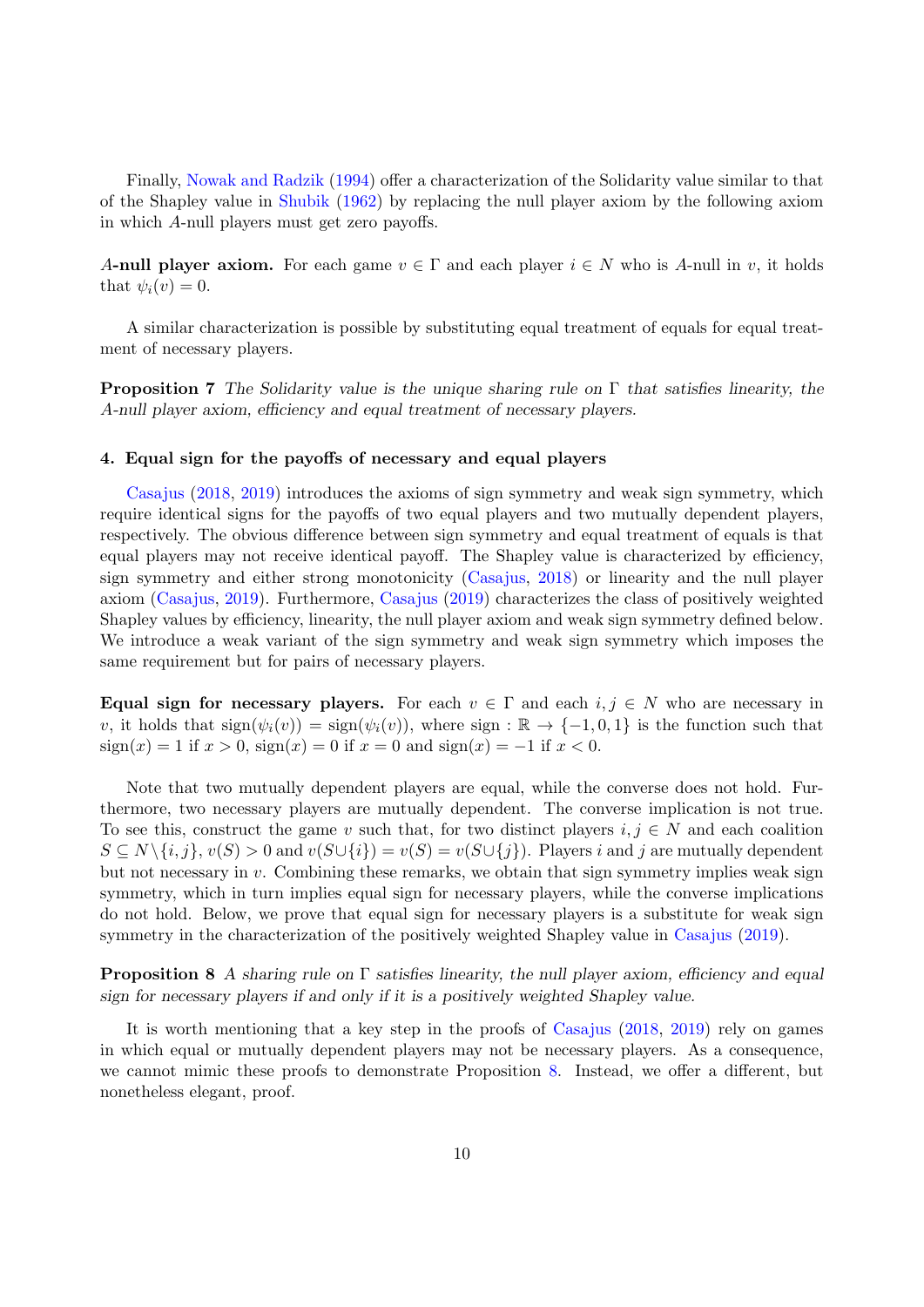**Proof.** It is well-known that any positively weighted Shapley value  $Sh^{\omega}$  satisfies efficiency, linearity and the null player axiom. Regarding equal sign for necessary players, consider a game v such that two players i and j are necessary in v. Since  $\Delta_v(S) = 0$  for each  $S \subseteq N$  such that  ${i, j} \not\subseteq S$ , for each  $k \in \{i, j\}$ , it holds that

$$
Sh_k^{\omega}(v) = \sum_{S \subseteq N: S \supseteq \{i,j\}} \frac{\omega_k}{\sum_{r \in S} \omega_r} \Delta_v(S) = \omega_k \sum_{S \subseteq N: S \supseteq \{i,j\}} \frac{\Delta_v(S)}{\sum_{r \in S} \omega_r}.
$$

Hence,

$$
\frac{Sh_i^{\omega}(v)}{Sh_j^{\omega}(v)} = \frac{\omega_i}{\omega_j} > 0,
$$

which implies that either both  $Sh_i^{\omega}(v) > 0$  and  $Sh_j^{\omega}(v) > 0$  or both  $Sh_i^{\omega}(v) < 0$  and  $Sh_j^{\omega}(v) < 0$ , proving that  $sign(Sh_i^{\omega}(v)) = sign(Sh_i^{\omega}(v))$ .

For the uniqueness part, consider any sharing rule  $\psi$  on  $\Gamma$  that satisfies the four axioms. By linearity, it is enough to show that  $f_i(u_S) = Sh_i^{\omega}(u_S) = \omega_i / \sum_{j \in S} \omega_j$  for each  $S \subseteq N$ . By the null player axiom and efficiency, this immediately holds for each  $S$  with  $s = 1$ . So assume that  $s \geq 2$ . The null player axiom imposes  $\psi_i(u_S) = 0$  for each  $i \in N \setminus S$ , so that efficiency yields

$$
\sum_{i \in S} \psi_i(u_S) = 1. \tag{4}
$$

By equal sign for necessary players, we conclude that  $\psi_i(u_S) > 0$  for each  $i \in S$ . Next, let us prove that for each pair of distinct coalitions  $S, T$  and each pair of distinct players i, j such that  $\{i, j\} \subseteq S \cap T$ , it holds that

$$
\frac{\psi_i(u_S)}{\psi_i(u_T)} = \frac{\psi_j(u_S)}{\psi_j(u_T)}\tag{5}
$$

We proceed by contradiction. So, without any loss of generality, assume that

$$
\frac{\psi_i(u_S)}{\psi_i(u_T)} > \frac{\psi_j(u_S)}{\psi_j(u_T)}
$$

for some distinct coalitions S, T and some distinct players i, j such that  $\{i, j\} \subseteq S \cap T$ . We can pick a constant

$$
c \in \left] \frac{\psi_j(u_S)}{\psi_j(u_T)}, \frac{\psi_i(u_S)}{\psi_i(u_T)} \right[.
$$

Then, construct the game  $z = u_S - cu_T$ . Since i and j are necessary players in both  $u_S$  and  $u_T$ , they are necessary players in  $z$  too. By linearity and the definition of  $c$ , we have

$$
\psi_i(z) = \psi_i(u_S) - c\psi_i(u_T) > \psi_i(u_S) - \frac{\psi_i(u_S)}{\psi_i(u_T)}\psi_i(u_T) = 0
$$

and

$$
\psi_j(z) = \psi_j(u_S) - c\psi_j(u_T) < \psi_j(u_S) - \frac{\psi_j(u_S)}{\psi_j(u_T)}\psi_j(u_T) = 0,
$$

which implies that  $\psi$  violates equal sign for necessary players, a contradiction. Now, set  $\omega_i = \psi_i(u_N)$ for each  $i \in N$ . For each  $S \subsetneq N$  with  $s \geq 2$ , (5) implies that

$$
\frac{\psi_i(u_S)}{\omega_i} = \frac{\psi_j(u_S)}{\omega_j}.
$$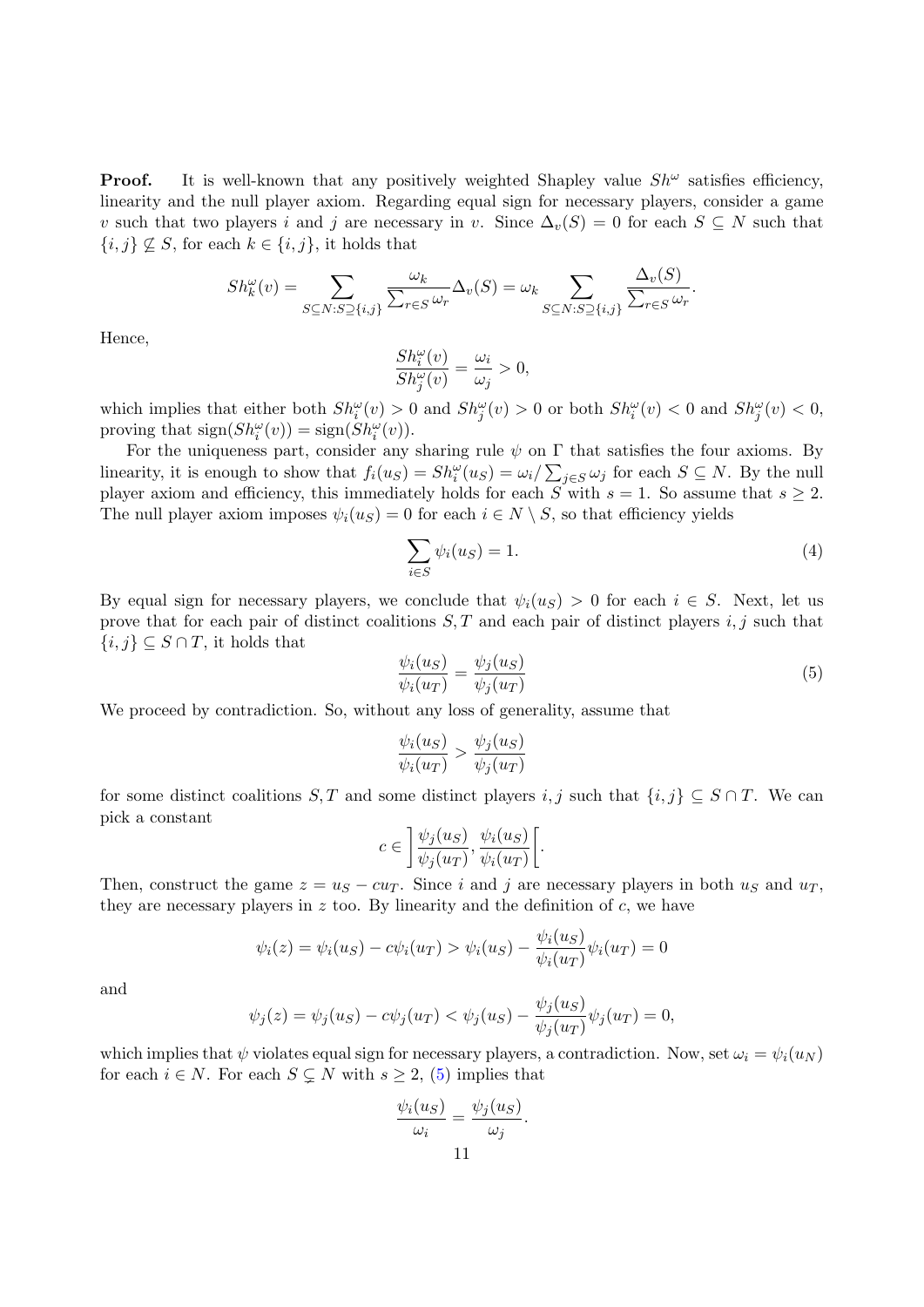Summing on  $j \in S$  and using (4), the previous equality becomes

$$
\psi_i(u_S) = \frac{\omega_i}{\sum_{j \in S} \omega_j} = Sh_i^{\omega}(u_S)
$$

for each  $i \in S$ . This completes the proof.

The axioms invoked in Proposition 8 are logically independent:

- The null sharing rule satisfies linearity, the null player axiom and equal sign for necessary players but not efficiency.
- The Equal Division value satisfies linearity, efficiency and equal sign for necessary players but not the null player axiom.
- The sharing rule  $\psi$  which assigns to each game  $v \in \Gamma$  and to each  $i \in N$  the marginal vector  $\psi_i(v) = v({1, \ldots, i})-v({1, \ldots, i})\$  satisfies linearity, efficiency and the null player axiom but not equal sign for necessary players.
- The sharing rule which coincides with the Shapley value on the class of games with a nonempty set of null players and with the Equal Division value otherwise satisfies the null player axiom, efficiency and equal sign for necessary players but not linearity.

#### 5. Equal treatment of necessary and equal coalitions

Another approach investigated by Béal et al.  $(2019)$  and Hu  $(2019)$  is based on coalitional variants of equal treatment of equals<sup>3</sup>. Instead of equal players, these articles consider equal coalitions. In this section, we consider necessary coalitions instead of necessary players and we introduce two axioms inspired by those in Béal et al.  $(2019)$  can be formulated.

Equal treatment of necessary coalitions. For each game  $v \in \Gamma$  and each  $S, T \subseteq N$  that are necessary in v, it holds that  $\sum_{i \in S} \psi_i(v) = \sum_{i \in T} \psi_i(v)$ .

Average equal treatment of necessary coalitions. For each game  $v \in \Gamma$  and each  $S, T \subseteq N$ that are necessary in v, it holds that  $\sum_{i \in S} \psi_i(v)/s = \sum_{i \in T} \psi_i(v)/t$ .

Equal treatment of necessary coalitions imposes the same total payoff within each necessary coalition, while average equal treatment of necessary coalitions accounts for the possible differences in size by relying on the average payoffs. Obviously, these axioms reduce to equal treatment of necessary players when  $s = t = 1$ . The results below are similar to those in Béal et al. (2019) but with different proofs.

Proposition 9 There is no sharing rule on Γ that satisfies efficiency and equal treatment of necessary coalitions.

<sup>&</sup>lt;sup>3</sup>The axioms are slightly more general in that they compare players and coalitions with respect to the desirability relation, but they imply equal treatment of equals.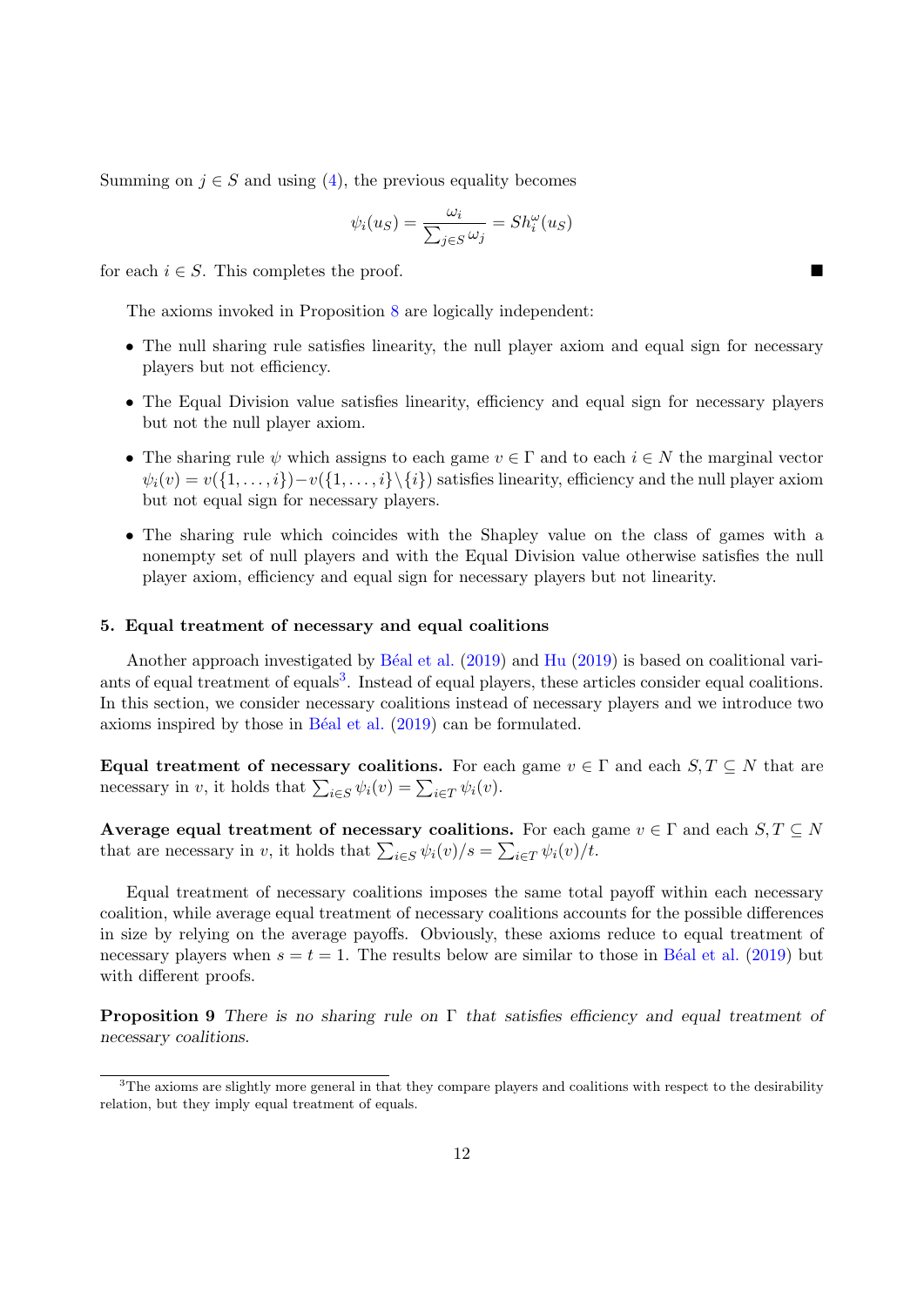**Proof.** Consider the unanimity game  $u_N$ . Since all players are necessary, equal treatment of necessary coalitions and efficiency imply that  $\psi_i(u_N) = 1/n$  for each  $i \in N$ . Moreover, for any pair  $\{i, j\}$  of distinct players and any  $T \subseteq N \setminus \{i, j\}$ ,  $u_N(T) = 0$ , which means that  $\{i, j\}$  is a necessary coalition. Applying equal treatment of necessary coalitions to  $\{i, j\}$  and  $\{j\}$  yields that  $\psi_i(u_N) + \psi_i(u_N) = \psi_i(u_N)$ , or equivalently that  $\psi_i(u_N) = 0$ , a contradiction with the above equality  $\psi_i(u_N) = 1/n$ .

**Proposition 10** The Equal Division value is the unique sharing rule on  $\Gamma$  that satisfies efficiency, linearity and average equal treatment of necessary coalitions.

Proof. It is easy to check that the Equal Division value satisfies average equal treatment of necessary coalitions (in addition to efficiency and linearity). For the uniqueness part, let  $\psi$  be any sharing rule on Γ that satisfies the three axioms. By linearity, it is enough to show that  $\psi(\delta_S)$  is uniquely determined for each nonempty  $S \subseteq N$ . Pick any  $i \in S$ . For each  $T \subseteq N \setminus \{i\}, \delta_S(T) = 0$ , which implies that  $\{i\}$  is a necessary coalition. Furthermore, N is trivially a necessary coalition. An application of average equal treatment of necessary coalitions to  $\{i\}$  and N yields that

$$
\psi_i(\delta_S) = \frac{1}{n} \sum_{j \in N} \psi_j(\delta_S),
$$

so that efficiency implies  $\psi_i(\delta_S) = \delta_S(N)/n$  for each  $i \in S$ . For each  $j \in N \setminus S$  (if any), each  $i \in S$  and each  $T \subseteq N \setminus \{i, j\}$ , it holds that  $\delta_S(T) = 0$ . Thus,  $\{i, j\}$  is another necessary coalition. Applying average equal treatment of necessary coalitions to  $\{i, j\}$  and N and efficiency yield that

$$
\frac{1}{2}(\psi_i(\delta_S) + \psi_j(\delta_S)) = \frac{\delta_S(N)}{n},
$$

and since we already found that  $\psi_i(\delta_S) = \delta_S(N)/n$ , we conclude that  $\psi_j(\delta_S) = \delta_S(N)/n$  for each  $i \in N \setminus S$ .

The axioms invoked in Proposition 10 are logically independent:

- The null sharing rule satisfies linearity and average equal treatment of necessary coalitions but not efficiency.
- The Shapley value satisfies efficiency and linearity but not average equal treatment of necessary coalitions.
- The sharing rule which coincides with the Shapley value on the class of games in which  $N$  is the unique necessary coalition and with the Equal Division value otherwise satisfies efficiency and average equal treatment of necessary coalitions but not linearity.

#### 6. Concluding remarks

The results presented in section 3 are only a few examples from the wide range of characterizations in which equal treatment of necessary players can replace equal treatment of equals. As a conclusion, we briefly mention other such results. To begin with, de Clippel (2018, point 4 on page 127) already points out that his characterization of the Shapley value by symmetry, the carrier axiom (Shapley, 1953) and the so-called difference formula axiom still works when equal treatment of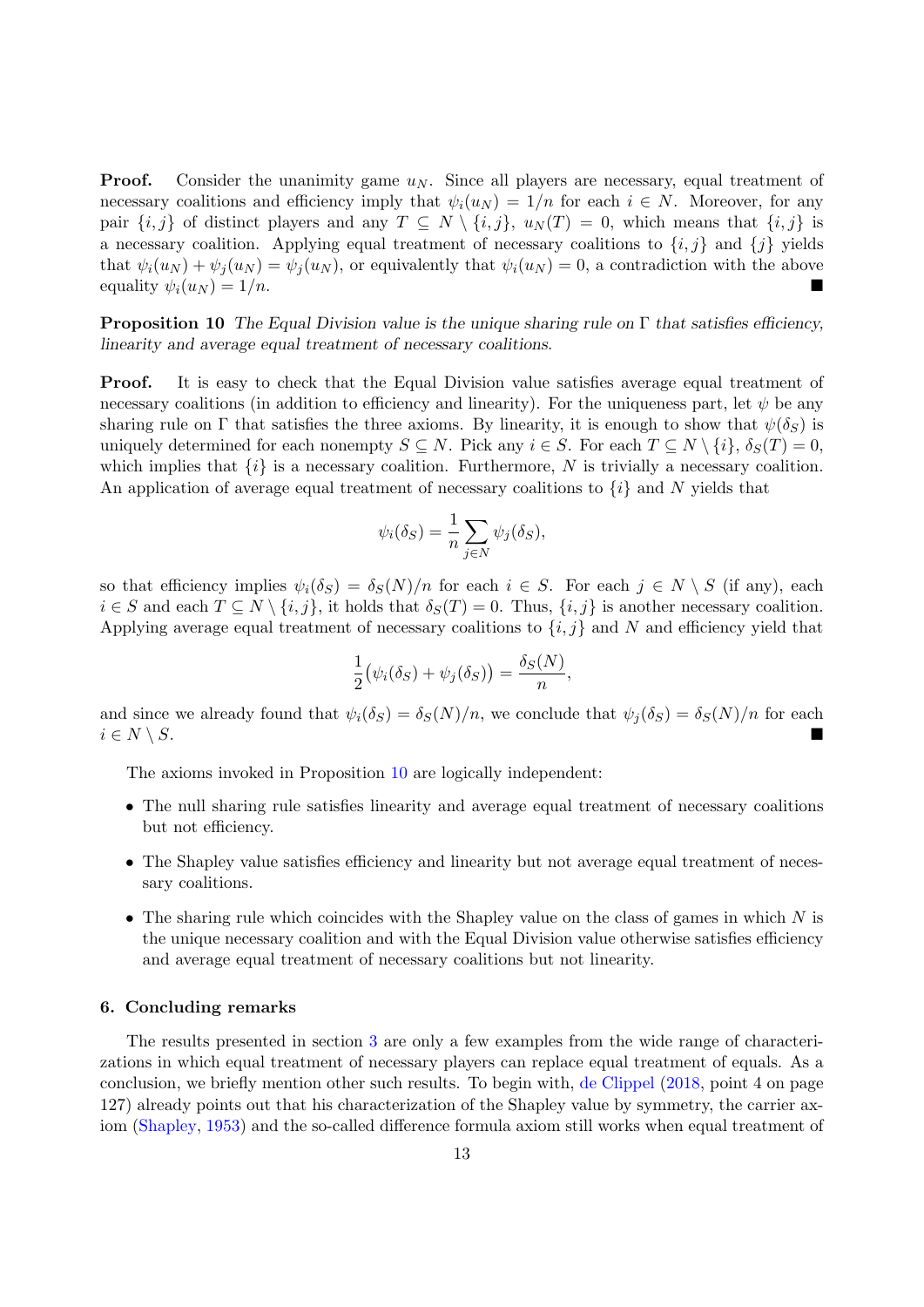necessary players replaces equal treatment of equals. Similarly, it is immediate to prove that equal treatment of necessary players can replace equal treatment of equals in the third characterization of the Equal Division value provided by van den Brink (2007, Theorem 3.2) by means of efficiency, coalitional standard equivalence and equal treatment of equals. The same substitution holds for the characterization of the consensus value, i.e. the average between the Shapley value and the Equal Surplus Division value, by means of efficiency, equal treatment of equals, the neutral dummy property and linearity in Ju et al. (2007). So far, all these examples operate on a fix player set. Allowing variable player sets, it is straightforward to show that the characterizations of the Equal Surplus Division value in Chun and Park (2012) remain valid when equal treatment of necessary players replace equal treatment of equals. These characterizations involve efficiency, equal treatment of equals, strategic equivalence and either population solidarity or population fair-ranking. All these results suggest that a universal demonstration that equal treatment of necessary player can be a substitute for equal treatment of equals may exist. This is left for future work. Finally, Yokote and Kongo (2017) has weakened the axiom of balanced contributions (Myerson, 1980) by applying it only to pairs of equal players. They called it balanced contributions for symmetric players. In any axiomatization of a sharing rule satisfying symmetry, they prove that replacing symmetry with this weaker axiom results in new axiomatizations of the sharing rule. It remains an open question as whether the same result holds if the principle of balanced contributions is applied to pairs of necessary players only.

#### References

- Arin, J., Feltkamp, V., 1997. The Nucleolus and Kernel of veto-rich transferable utility games. International Journal of Game Theory 26, 61–73.
- Béal, S., Casajus, A., Huettner, F., Rémila, E., Solal, P., 2016. Characterizations of weighted and equal division values. Theory and Decision 80, 649–667.
- Béal, S., Rémila, E., Solal, P., 2019. Coalitional desirability and the equal division value. Theory and Decision 86, 95–106.
- Casajus, A., 2011. Differential marginality, van den Brink fairness, and the Shapley value. Theory and Decision 71, 163–174.
- Casajus, A., 2018. Sign symmetry vs symmetry: Young's characterization of the Shapley value revisited. Economics Letters 169, 59–62.
- Casajus, A., 2019. Relaxations of symmetry and the weighted Shapley values. Economics Letters 176, 75–78.
- Chun, Y., Park, B., 2012. Population solidarity, population fair-ranking, and the egalitarian value. International Journal of Game Theory 41, 255–270.
- de Clippel, G., 2018. Membership separability: A new axiomatization of the Shapley value. Games and Economic Behavior 108, 125–129.
- Dehez, P., Ferey, S., 2013. How to share joint liability: A cooperative game approach. Mathematical Social Sciences 66, 44–50.
- Driessen, T.S.H., Funaki, Y., 1991. Coincidence of and collinearity between game theoretic solutions. OR Spektrum 13, 15–30.
- González-Arangüena, E., Manuel, C., Owen, G., del Pozo, M., 2017. The within groups and the between groups Myerson values. European Journal of Operational Research 257, 586–600.
- Hernandez-Lamoneda, L., Juarez, R., Sanchez-Sanchez, F., 2008. Solutions without dummy axiom for TU cooperative games. Economics Bulletin 3, 1–9.
- Hu, X.F., 2019. Coalitional surplus desirability and the equal surplus division value. Economics Letters 179, 1–4.
- Ju, Y., Borm, P., Ruys, P., 2007. The consensus value: A new solution concept for cooperative games. Social Choice and Welfare 28, 685–703.
- Kalai, E., Samet, D., 1987. On weighted Shapley values. International Journal of Game Theory 16, 205–222.
- Malawski, M., 2013. "Procedural" values for cooperative games. International Journal of Game Theory 42, 305–324.
- Manuel, C., Ortega, E., del Pozo, M., 2020. Marginality and Myerson values. Forthcoming in European Journal of Operational Research.